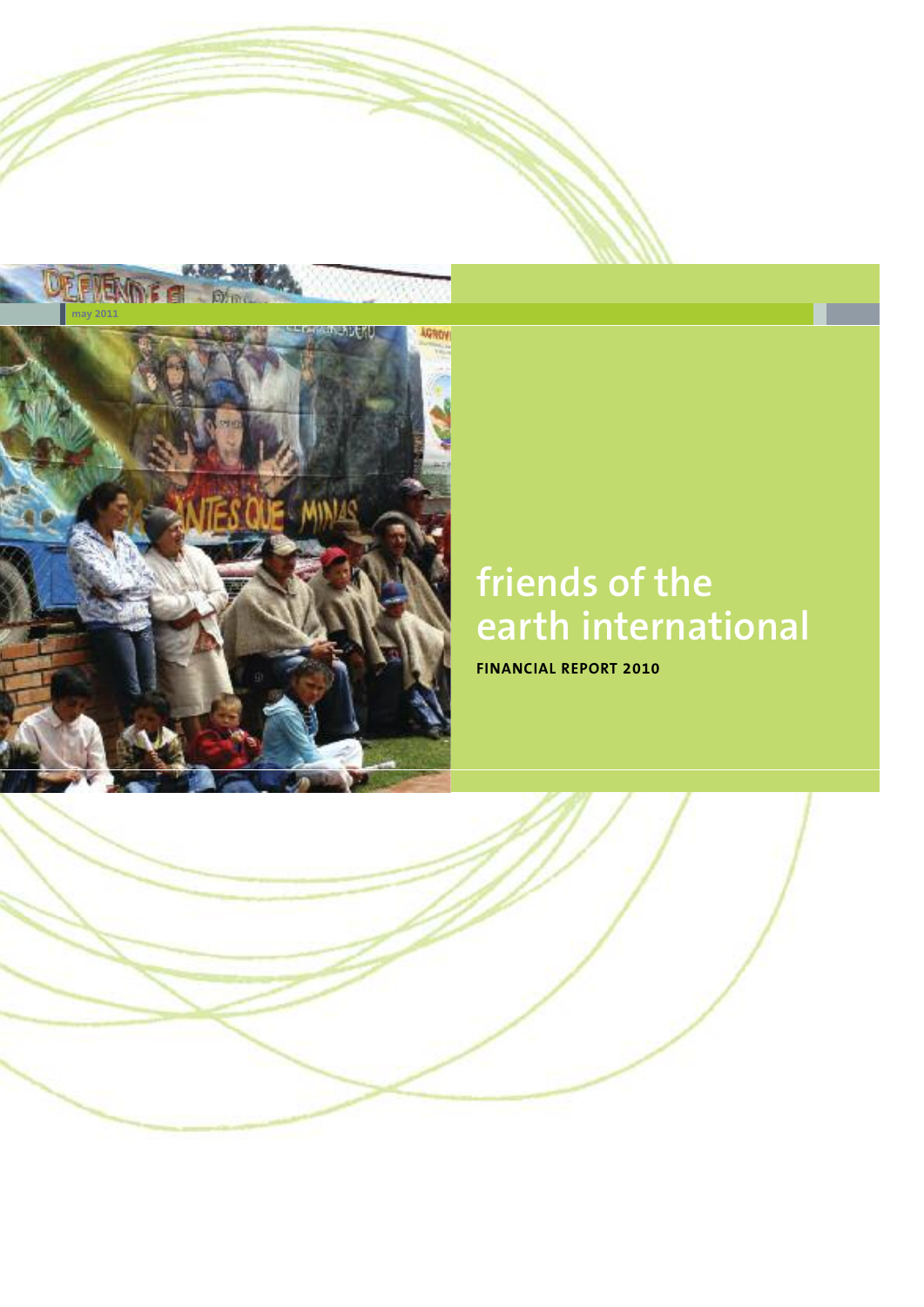### **contents | report of the executive committee**

#### **report of the executive committee 2**

#### **financial report 2010 4**

| balance sheet december 31, 2010                | 4  |
|------------------------------------------------|----|
| statement of revenues and expenditures 2010    | 5  |
| accounting policies                            | 6  |
| notes to the balance sheet                     | 7  |
| notes to the statement of revenues and expense | 9  |
| other information                              | 13 |
| auditor's report                               | 14 |
| budget 2011                                    | 15 |
|                                                |    |

#### **report of the executive committee**

#### *finding real solutions to climate change*

After the disappointing results of the Climate Summit in Copenhagen in December 2010, many of FoEI's efforts in 2010 were focussed on promoting better climate deals and halting false solutions. In April 2010 Friends of the Earth International campaigners from 13 countries joined more than 35,000 delegates at the unprecedented World People's Conference on Climate Change and Mother Earth in Cochabamba, Bolivia. Throughout 2010, FoEI carefully followed the development of various climate finance proposals and demanded that developed countries meet their obligation to provide public finance for adaptation and mitigation and to generate resources that truly match the scale of the challenge. FoEI joined social movements and civil society from around the world to demand that the World Bank stay out of climate finance.

In November a team of almost 40 FoEI campaigners attended the Cancun UNFCCC negotiations. The climate talks concluded after two weeks with a weak package that leaves the world further away from a just and strong agreement on tackling dangerous climate change: despite setting up a Green Climate Fund and recognizing that current emission targets are not enough and have to be scaled up, real substance to prevent catastrophic climate change was still missing. The Green Climate Fund that was established disappointingly lists the World Bank as a trustee.

In the work around climate change,nearly all FoEI programs and member groups converge, but each of the separate programs have achieved many successes in their respective campaign areas. Much more can be read in our Annual Report, which will be published on our website in May 2011.

#### *adopting a strategic action plan*

FoEI's international activities have been guided by our strategic plan and structured around the following five programs: climate justice & energy, food sovereignty, forests & biodiversity, oil, mining & gas, and the economic justice program. In 2009 we started elaborating this plan and developed a strategic action plan (StAP), including medium and short term targets. FoEI used this StAP framework to agree on four cross-program projects to be taken forward during the next two years: transformation; land grabbing, land rights & unsustainable consumption; climate & biodiversity finance; and exposing corporate capture.

The plans were approved by FoEI members at the 2010 general meeting (BGM) in Penang, Malaysia. In addition the BGM adopted a detailed membership development strategy, aimed at strengthening our groups and the network as a whole. We adopted a communications strategy for the next two years as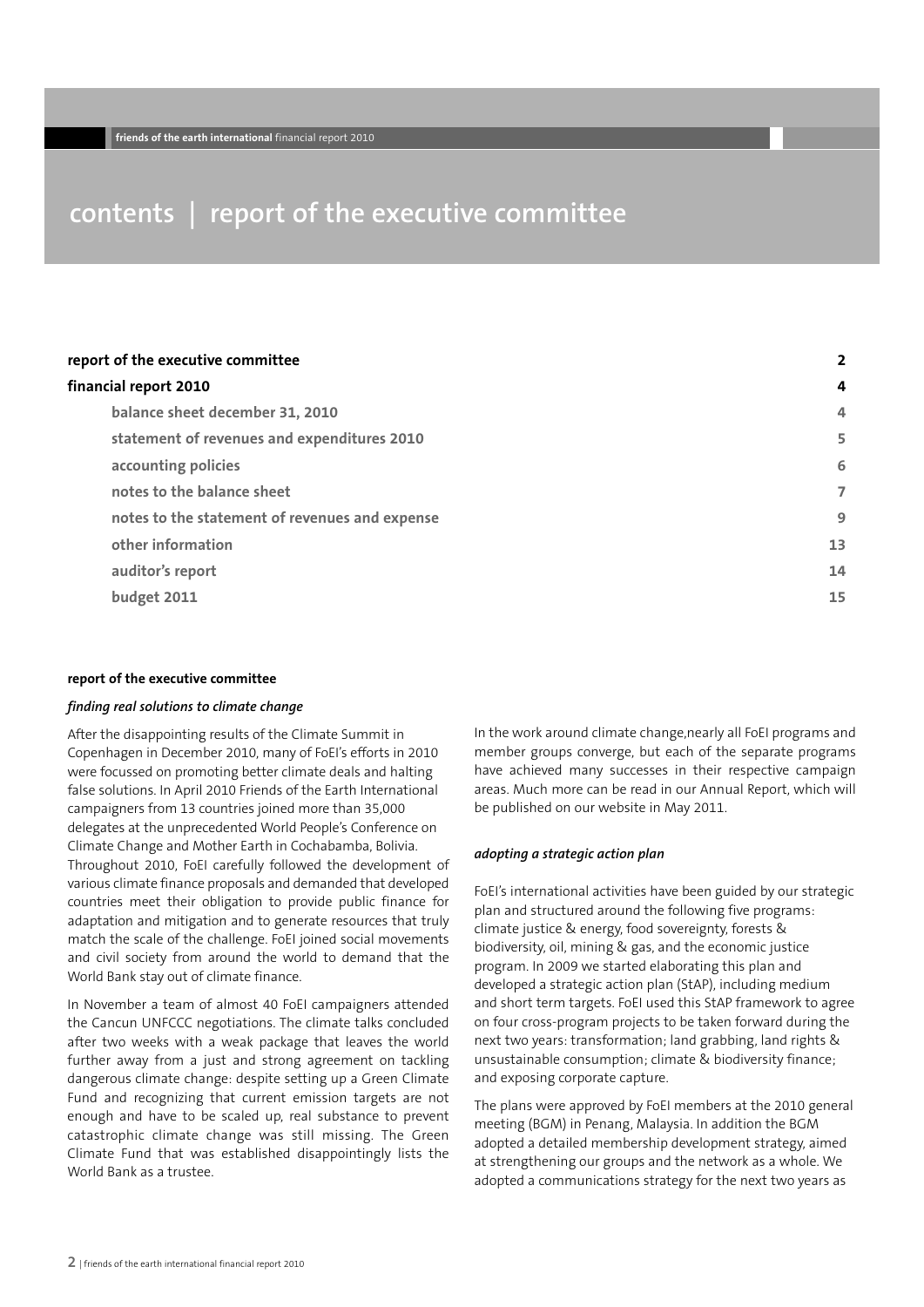### **report of the executive committee** *continued*

well. An important focus for our communications work in 2011 will be FoEI's 40th anniversary. Our different strategies are not only interlinked, but they also reinforce each other. Each of the strategies has been developed in close cooperation with our regional structures and we created cross-regional teams which guarantee that different regional perspectives are always taken into account during the implementation. The 2010 budget includes some significant changes in International Secretariat staff composition. Two program coordination positions previously located in the Secretariat have been ended, whereas a Resource Mobilisation Coordinator has been added, as well as more assistance for Program and Membership coordination.

#### *financial challenges*

In financial terms the developments have been less positive. Kicked off by the global financial crisis and subsequent changes of the political climate in donor countries many of our members groups, as well as FoEI, have been facing a decrease in income. From 2010 to 2011 FoEI's budget will decrease by 30 % or almost one million Euros. Our response has been to join forces and involve our member groups in our efforts to seek new sources of funding. Many groups see the potential benefits of more collaborative fundraising, including increased awareness of international issues, targeting new audiences and raising our profile and reputation. These groups signed up for a FoEI fundraising meeting taking place in March 2011.

The total expenses in 2010 were slightly higher than in 2009, but approximately  $\epsilon$  100,000 lower than budgeted. The budgeted income has been received, but only the amounts used in 2010 have been included in the amount in the report. The remaining balance will be used in 2011. Increasingly strict donor demands in the area of program monitoring and evaluation caused us to deflect some of our funding to the development of improved tools for this purpose. We also spent a considerably higher amount on the increased number of project audits. The 2010 surplus of € 48,164 was the result of additional membership fees income, savings in operational costs and larger donor contributions to core expenses. The surplus will be partially invested in the development of fundraising tools and partially in increased capacity for the International Secretariat which will free up time for increased fundraising efforts.

Finally, Friends of the Earth International gratefully acknowledges financial support from the Dutch Ministry of Foreign Affairs (DGIS-TMF/MFS), the Isvara Foundation, NOVIB/Oxfam Netherlands, the Dutch Ministry of Foreign Affairs (Matra), the Swedish Society for Nature Conservation, the European Union (joint grant with IPS), the C.S. Mott Foundation and the Evangelische Entwicklungsdienst. Their financial support has been crucial in strengthening our campaigns and our network.

*Amsterdam, May 2011*

Nnimmo Bassey (chair, ERA, Nigeria)

Jagoda Munic (treasurer, Green Action, Croatia)

Karin Nansen (vice-chair, REDES, Uruguay) Meena Raman (SAM, Malaysia) Elaine Gilligan (FoE EWNI, UK) Ricardo Navarro (CESTA, El Salvador) Bobby Peek (GroundWork, South-Africa) Hemantha Withanage (CEJ, Sri Lanka) Dave Hirsch (FoE US, USA)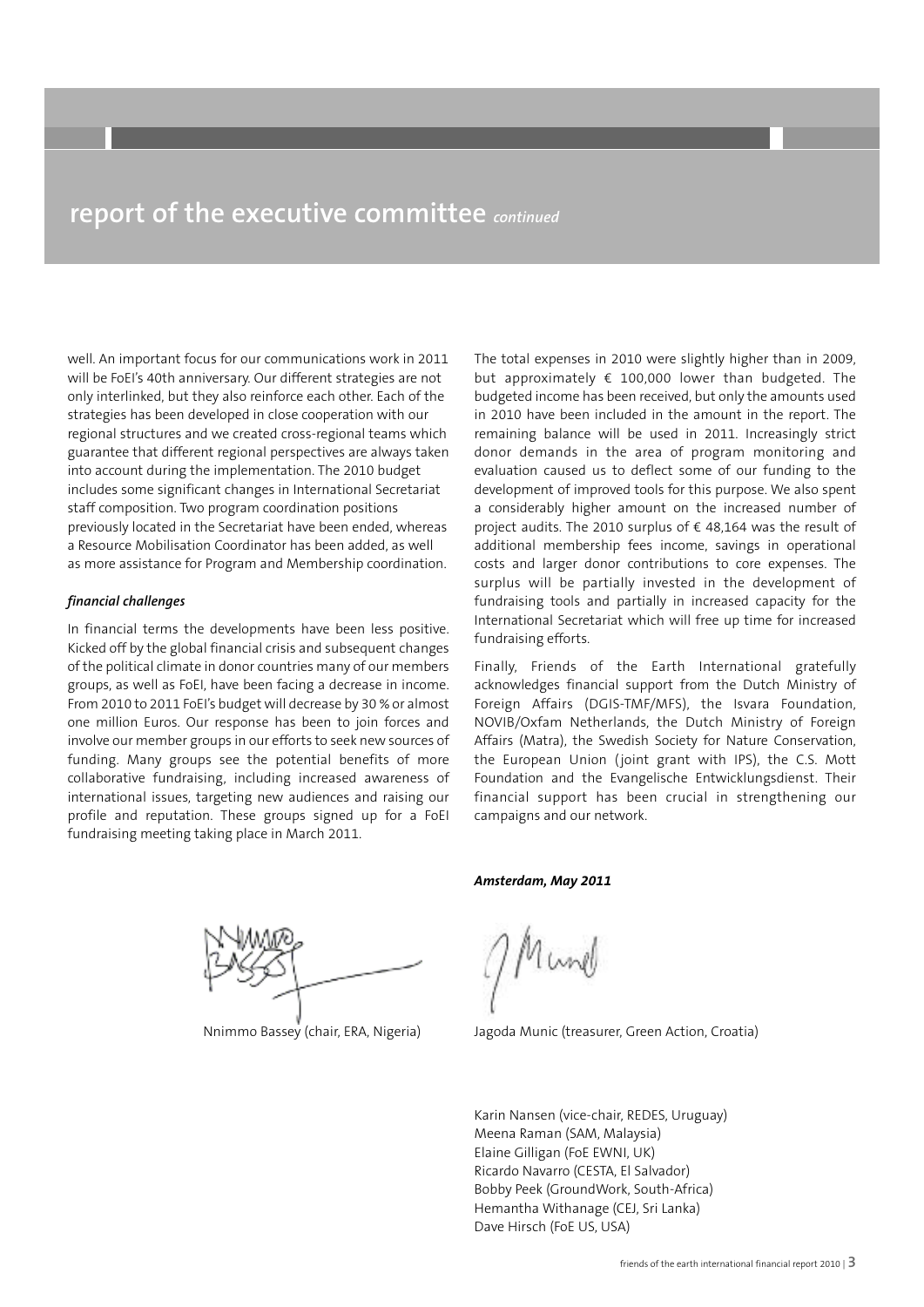## **balance sheet 31 december 2010**

(amounts in euro)

|                                      | 2010      | 2009      |
|--------------------------------------|-----------|-----------|
| fixed assets                         |           |           |
| tangible fixed assets (1)            | 11,876    | 12,805    |
| current assets                       |           |           |
| liquid assets (2)                    | 939,725   | 607,346   |
| paid in advance                      | 28,951    | 5,105     |
| project funds advanced to foe groups | 115,946   | 17,827    |
| accounts receivable (3)              | 325,873   | 511,688   |
|                                      | 1,410,494 | 1,141,966 |
| total assets                         | 1,422,370 | 1,154,771 |
| unexpended funds (4)                 |           |           |
| accumulated surplus                  | 338,657   | 318,493   |
| fund for increased capacity is       | 23,000    |           |
| fundraising investment fund          | 5,000     |           |
| fund for membership fees alliances   | 3,150     | 3,150     |
| fund for membership development      | 1,000     | 1,000     |
| reserve for management consultanty   | 10,000    | 10,000    |
| reserve for technological innovation | 10,000    | 10,000    |
|                                      | 390,807   | 342,643   |
| current liabilities                  |           |           |
| accounts payable (3)                 | 851,772   | 687,297   |
| donor grants balances (5)            | 179,791   | 124,831   |
|                                      | 1,031,563 | 812,128   |
| total liabilities                    | 1,422,370 | 1,154,771 |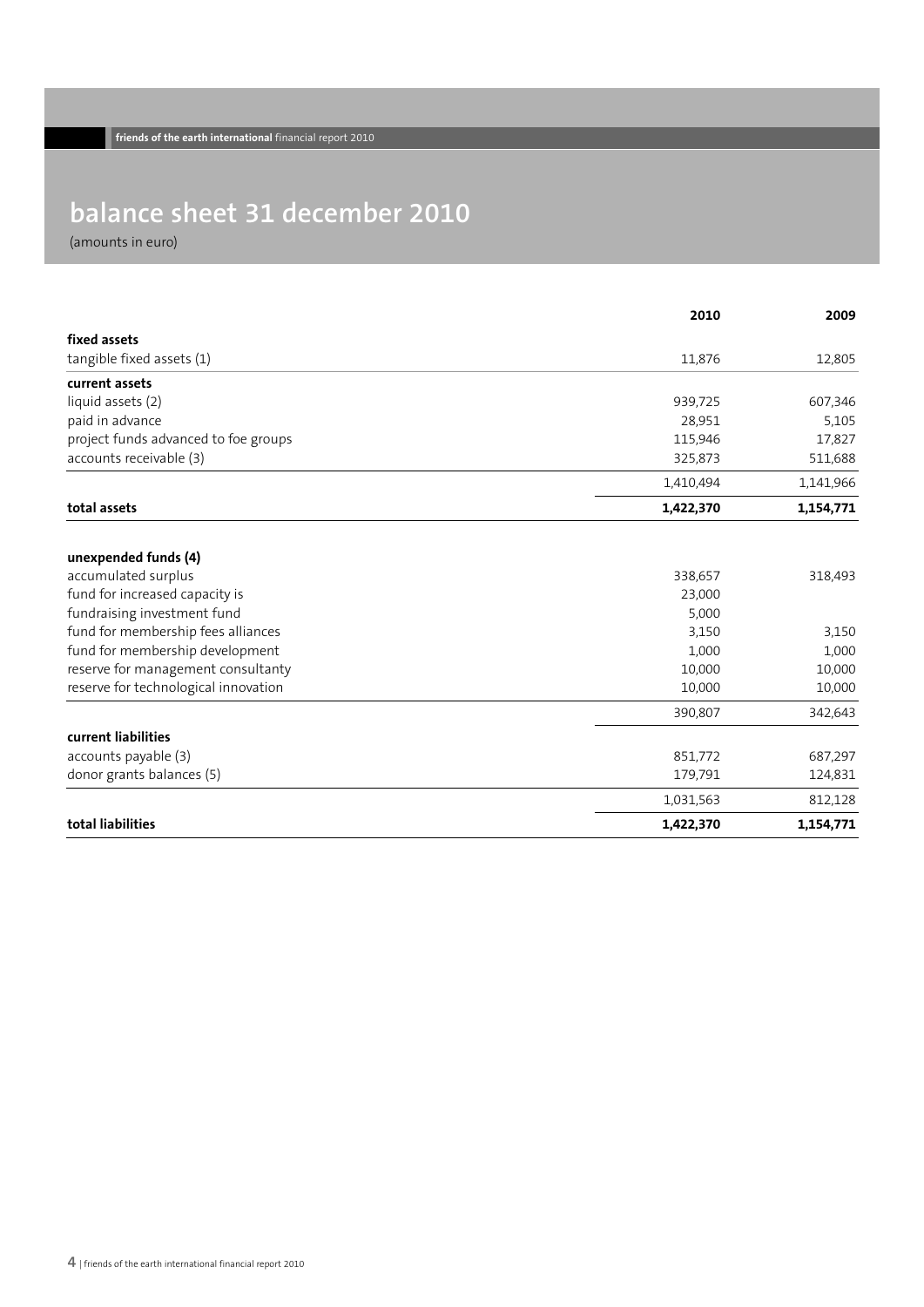## **statement of revenues and expenditures 2010**

| income                                                                                                                                                                 | income                                                                                                                                                                                       | result 2010                                                          | budget 2010                                                  | result 2009                                                         |
|------------------------------------------------------------------------------------------------------------------------------------------------------------------------|----------------------------------------------------------------------------------------------------------------------------------------------------------------------------------------------|----------------------------------------------------------------------|--------------------------------------------------------------|---------------------------------------------------------------------|
| core income                                                                                                                                                            | membership fees (1)<br>sales (2)<br>donations (3)<br>interest & miscellaneous (3)                                                                                                            | 337,508<br>7,594<br>26,101<br>9,437                                  | 325,000<br>9,000<br>1,000<br>12,500                          | 330,661<br>11,427<br>8,663<br>16,742                                |
|                                                                                                                                                                        |                                                                                                                                                                                              | 380,640                                                              | 347,500                                                      | 367,493                                                             |
| donor income                                                                                                                                                           | donor income (4)                                                                                                                                                                             | 2,371,318                                                            | 2,465,897                                                    | 2,348,485                                                           |
| total income                                                                                                                                                           |                                                                                                                                                                                              | 2,751,958                                                            | 2,813,397                                                    | 2,715,978                                                           |
| expenditures                                                                                                                                                           |                                                                                                                                                                                              |                                                                      |                                                              |                                                                     |
| meetings & representation                                                                                                                                              | foei meetings (5)<br>international representation (5)                                                                                                                                        | 217,967<br>87,147                                                    | 220,200<br>70,026                                            | 100,789<br>106,531                                                  |
| membership support fund (5)                                                                                                                                            | national campaigning projects<br>gender work<br>exchanges<br>legal fund<br>publications programs<br>international program coordination<br>solidarity fund (6)                                | 551,746<br>30,107<br>58,001<br>20,000<br>43,459<br>121,699<br>24,613 | 644,029<br>15,000<br>55,500<br>30,000<br>43,596<br>183,107   | 776,044<br>13,000<br>24,750<br>20,000<br>32,508<br>121,795<br>7,169 |
| regional activities (7)                                                                                                                                                | regional meetings (7)<br>capacity building (7)                                                                                                                                               | 44,936<br>112,815                                                    | 45,000<br>80,000                                             | 52,500<br>53,642                                                    |
| communications (8)                                                                                                                                                     | communication materials (8)<br>annual report, leaflets, merchandise, translations (8)<br>audio visual media, web, radio, testimonies (8)<br>translations network                             | 41,438<br>14,247<br>109,503<br>24,745                                | 42,050<br>14,706<br>103,918<br>20,700                        | 59,822<br>21,212<br>84,432<br>17,703                                |
| chair & excom (9)                                                                                                                                                      | chair & executive committee                                                                                                                                                                  | 35,828                                                               | 32,336                                                       | 44,542                                                              |
| staff(10)                                                                                                                                                              | international coordinator & fundraiser<br>program & membership staff<br>travel coordination staff<br>communications staff & free-lancers<br>support staff<br>staff costs - non-salaries (11) | 114,936<br>160,541<br>22,000<br>225,143<br>141,732<br>12,335         | 111,145<br>149,845<br>12,115<br>212,732<br>139,500<br>13,183 | 84,363<br>105,997<br>12,169<br>248,877<br>206,678<br>14,124         |
| <i>operational costs</i>                                                                                                                                               | rent, maintenance, inventory<br>computer systems maintenance<br>communications<br>supplies<br>auditor & administrative costs (12)<br>monitoring & evaluation (13)<br>miscellaneous (14)      | 56,689<br>13,864<br>10,044<br>7,187<br>45,146<br>42,295<br>4,399     | 60,800<br>13,000<br>13,200<br>8,000<br>25,485<br>13,000      | 55,920<br>11,615<br>13,336<br>5,084<br>21,888<br>19,474             |
| passed onto others                                                                                                                                                     | passed onto others                                                                                                                                                                           | 309,231                                                              | 441,224                                                      | 340,472                                                             |
| total expenditures                                                                                                                                                     |                                                                                                                                                                                              | 2,703,794                                                            | 2,813,397                                                    | 2,676,436                                                           |
| surplus/deficit                                                                                                                                                        |                                                                                                                                                                                              | 48,164                                                               |                                                              | 39,542                                                              |
| allocation surplus                                                                                                                                                     |                                                                                                                                                                                              |                                                                      |                                                              |                                                                     |
| to fund for membership development<br>to reserve for technological innovation<br>to strengthening capacity international secretariat<br>to fundraising investment fund |                                                                                                                                                                                              | 23,000<br>5,000                                                      |                                                              | 1,000<br>10,000                                                     |
| to general reserves                                                                                                                                                    |                                                                                                                                                                                              | 20,164                                                               |                                                              | 28,542                                                              |
|                                                                                                                                                                        |                                                                                                                                                                                              | 48,164                                                               |                                                              | 39,542                                                              |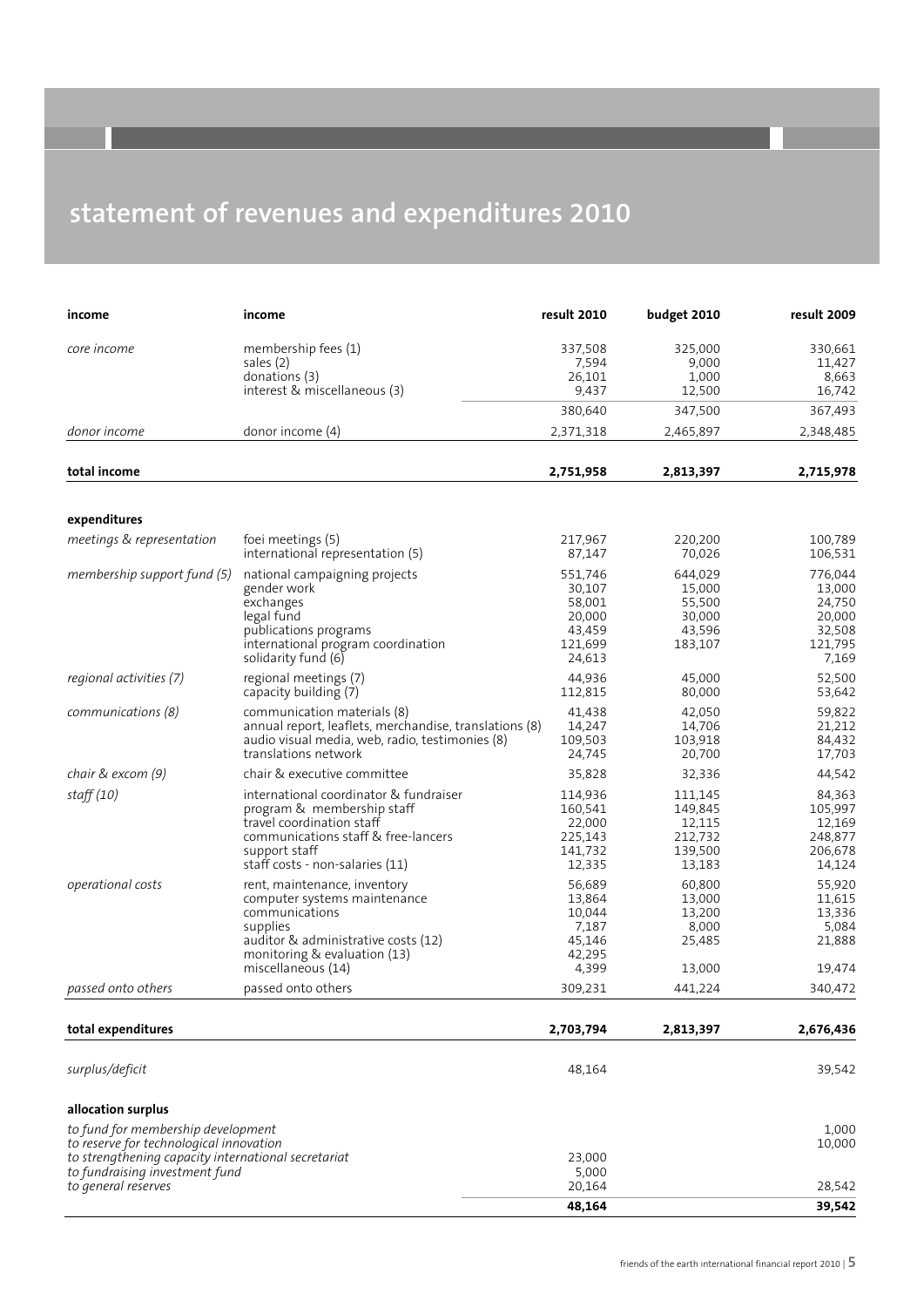### **accounting policies**

#### **general**

All assets and liabilities are stated at their face value, unless otherwise mentioned. Foreign currency amounts are valued against the exchange rate of the last day of each quarter. Exchange rate differences have been included in the result.

#### **tangible fixed assets**

Tangible fixed assets are valued at purchase price minus depreciation. Depreciation is based on the expected duration of life. The tangible assets are divided in inventory, telephone switchboard & network infrastructure and computers (hardware & software over Euro 500). Depreciation of computers and switchboard is 30% for the first 3 years and 10% for the fourth year. Depreciation of inventory is spread over five years, for second-hand furniture an estimate of its remaining life is made.

#### **liquid assets**

All cash and bank balances listed under liquid assets are discretionary, except for the funds deposited at the ASN deposit.

The ASN deposit runs from 21 March 2010 until 21 March 2011 and generates an interest of 1,5 %.

Due to the low interest rate the ASN deposit will be discontinued after 21 March 2011. The funds will be transferred to the ASN savings account. The funds in the ASN savings accounts generated an interest of 1,8 % in 2010.

#### **accounts receivable and accounts payable**

If there is an account receivable and an account payable with the same friends of the earth member group, the outstanding amounts will be balanced. An overview of the balances of the largest debts and liabilities can be found in the notes to the balance.

#### **result**

The result is the difference between core income on the one hand and core expenses at historical cost on the other hand, taking into account the above valuation principles.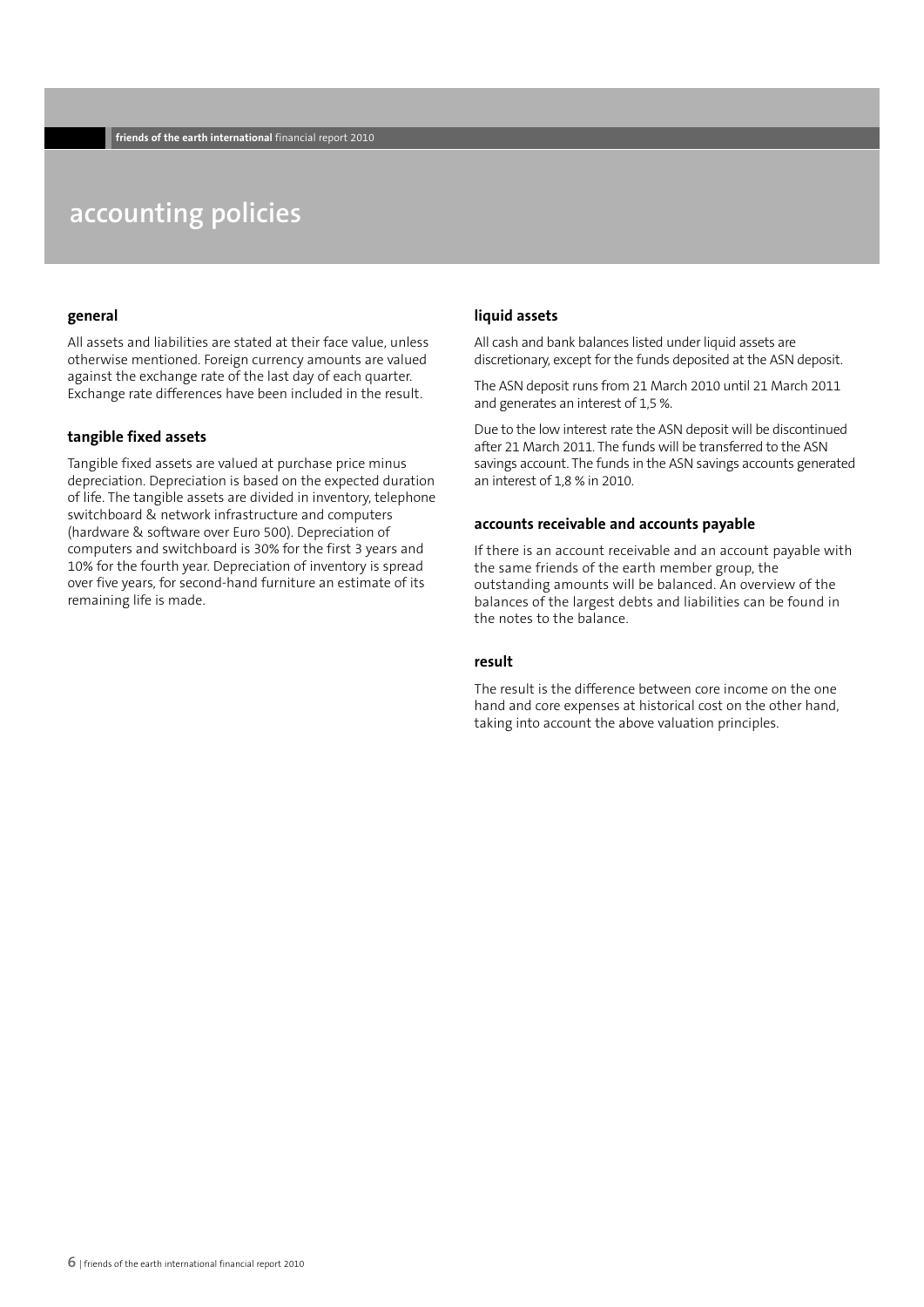### **notes to the balance sheet**

(amounts in euro)

| 1. tangible fixed assets                                 | inventory      | computers      | network infrastructure | total                |
|----------------------------------------------------------|----------------|----------------|------------------------|----------------------|
| purchase value december 31, 2009                         | 8,319          | 43,467         | 10,959                 | 62,746               |
| depreciation december 31, 2009                           | $-7,873$       | $-31,108$      | $-10,959$              | $-49,941$            |
| book value december 31, 2009                             | 446            | 12,359         | 0                      | 12,805               |
| investments 2010                                         | 1,035          | 4,293          | 2,981                  | 8,308                |
| disposed 2010                                            |                | $-2,667$       |                        | $-2,667$             |
| disposed depreciation 2010                               |                | 2,667          |                        | 2,667                |
| depreciation 2010                                        | $-450$         | $-8,452$       | $-335$                 | $-9,237$             |
| book value december 31, 2010                             | 1,030          | 8,199          | 2,646                  | 11,876               |
|                                                          |                |                |                        |                      |
| 2. liquid assets                                         |                |                | 2010                   | 2009                 |
| cash                                                     |                |                | 770                    | 2,041                |
| euro (postbank, current)                                 |                |                | 258,145                | 98,775               |
| euro (abn-amro, current)                                 |                |                | 39,510                 | 62,504               |
| euro (asn savings-general)                               |                |                | 429,855                | 269,685              |
| euro (asn savings-dgis mfs 1)                            |                |                | 58,317                 | 289                  |
| euro (asn deposit 1 year)                                |                |                | 150,000                | 150,000              |
| us \$ (abn-amro current)                                 |                |                | $-757$                 | 18,072               |
| uk £ (cooperative bank, instant)                         |                |                | 2,559                  | 2,492                |
| paypal account                                           |                |                | 1,325                  | 3,487                |
| total                                                    |                |                | 939,725                | 607,346              |
|                                                          | debtors        | creditors      |                        |                      |
| 3a. accounts receivable & payable<br>per debtor/creditor |                |                | advanced               | balance              |
| foe groups (amounts over $\epsilon$ 5,000):              |                |                |                        |                      |
| foe brazil                                               |                | 7,053          |                        |                      |
| foe colombia                                             |                | 8,300          |                        | $-8,300$             |
| foe costa rica                                           | 53             | 6,492          |                        | $-6,439$             |
| foe croatia                                              |                | 62,315         |                        | $-62,315$            |
| foe el salvador                                          |                | 14,028         |                        | $-14,028$            |
| foe europe                                               | 863            | 71,000         |                        | -70,137              |
| foe guatemala                                            | 135            | 10,570         |                        | -10,435              |
| foe indonesia                                            |                | 12,341         |                        | $-12,341$            |
| foe korea                                                | 15,335         |                |                        | 15,335               |
| foe malaysia                                             | 4,698          | 29,100         |                        | $-24,402$            |
| foe netherlands                                          |                | 29,916         |                        | $-29,916$            |
| foe nigeria                                              |                | 13,441         |                        | $-13,441$            |
| foe papua new guinea<br>foe philippines                  | 1,182<br>1,022 | 7,026<br>7,269 |                        | $-5,844$<br>$-6,247$ |
| foe south africa                                         |                | 14,595         |                        | $-14,595$            |
| foe swaziland                                            | 171            | 6,414          |                        | $-6,243$             |
| foe uruguay                                              |                | 50,438         |                        | $-50,438$            |
| foe us                                                   | 20,120         | 64,854         |                        | $-44,734$            |
| donors:                                                  |                |                |                        |                      |
| advanced for EU-IPS                                      | 44,150         |                | 54,289                 | 98,439               |
| advanced for DGIS - MFS 1                                |                |                | 89,059                 | 89,059               |
| advanced for Ministry Foreign Affairs - Matra            |                |                | 17,775                 | 17,775               |
| advanced for EED                                         |                |                | 14,174                 | 14,174               |
| others                                                   | 28,492         | 169,761        | 21,449                 | $-119,820$           |
| total                                                    | 116,220        | 584,911        | 196,746                | $-264,892$           |
|                                                          |                |                |                        |                      |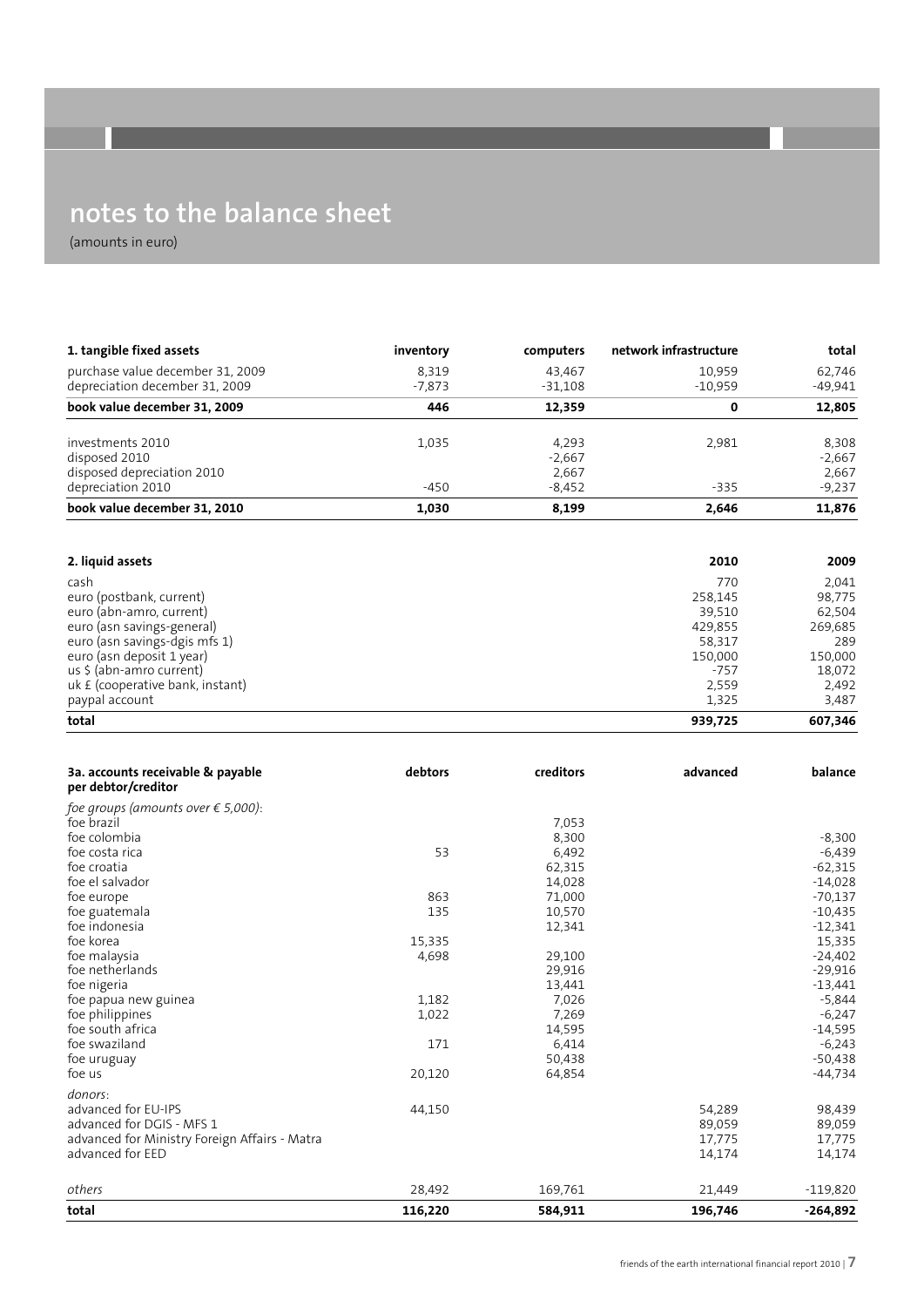### **notes to the balance sheet** *continued*

| 3b. financial assets & liabilities by kind    | 2010      | 2009      |
|-----------------------------------------------|-----------|-----------|
| assets                                        |           |           |
| debtors                                       | 116,220   | 110,092   |
| doubtful debtors                              | $-12.620$ | $-12,416$ |
| deposits                                      | 8,445     | 8,445     |
| pension fund current account                  | 17,081    | 5,175     |
| transit assets                                | 196,746   | 400,390   |
| accounts receivable                           | 325,873   | 511,688   |
| <b>liabilities</b>                            |           |           |
| creditors                                     | 584,911   | 611,559   |
| provision holiday payments                    | 17,379    | 16,003    |
| transit liabilities                           | 38,314    | 17,751    |
| tax service - wage tax + premiums             | 10,976    | 11,984    |
| net salaries to pay                           | 202       |           |
| novib grant gender action received in advance |           | 30,000    |
| isvara foundation grant 2011                  | 199,990   |           |
| accounts payable                              | 851,772   | 687,297   |

#### **liabilities not shown on balance sheet**

Friends of the Earth International entered into an agreement with Milieudefensie for the rent of their office space. The agreement runs from 1 November 2005 until 31 October 2020 and the initial annual rent was € 33,782. The amount is adjusted annually by the percentage indicated in the Consumers's price index as published by the Dutch Central Bureau of Statistics.

| 4. unexpended funds                          | end 2009 | result 2010 | allocations | end 2010 |
|----------------------------------------------|----------|-------------|-------------|----------|
| accumulated surplus                          | 318.493  | 48.164      | $-28.000$   | 338.657  |
| fund for membership fees alliances           | 3.150    |             |             | 3,150    |
| fund for membership development              | 1.000    |             |             | 1,000    |
| reserve for management consultancy           | 10,000   |             |             | 10,000   |
| reserve for technological innovation         | 10.000   |             |             | 10,000   |
| fundraising investment fund                  |          |             | 5.000       | 5,000    |
| increased capacity international secretariat |          |             | 23.000      | 23,000   |
| total                                        | 342,643  | 48.164      |             | 390,807  |

#### **5. donor grants balances**

| climate change litigation project | 47,224  |
|-----------------------------------|---------|
| isvara foundation                 | 93,145  |
| oxfam-novib                       | 10.930  |
| ssnc                              | 13,973  |
| contribution foe ewni             | 10,785  |
| oxfam-novib gender action         | 3,734   |
| total                             | 179,791 |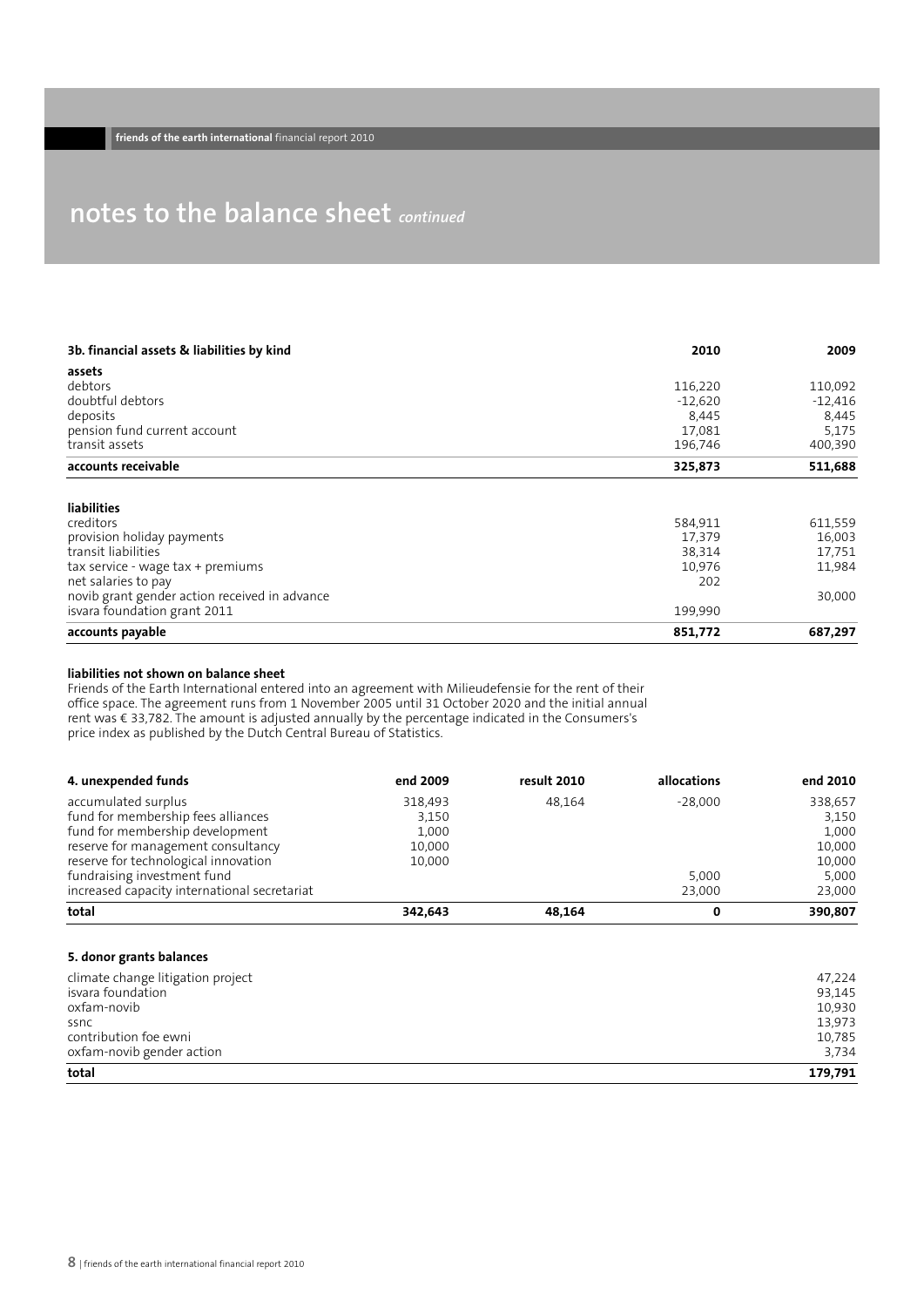#### **1. membership fees**

Membership fees are calculated at 1.15 % of member groups' unrestricted income plus 0,13 % of their restricted income of two years ago. The fees for 2010 were thus based on groups' income from 2009 and amounted to € 337,508, paid by a total of 77 groups. This was was an increase of € 6,847 compared to 2009 and € 12,508 more than the amount anticipated in the budget.

| total          | 7,594 | 11,427 |
|----------------|-------|--------|
| gift cards     | 208   | 136    |
| calendars 2010 | 5,942 | 5,529  |
| t-shirts       | 1,104 | 1,694  |
| publications   | 340   | 4,098  |
| 2. sales       | 2010  | 2009   |
|                |       |        |

| 3. donations, interest & miscellaneous        | 2010   | 2009           |
|-----------------------------------------------|--------|----------------|
| donations general<br>honduras solidarity fund | 2,088  | 1,595<br>7,009 |
| donations foe haiti earthquake                | 22,603 | 60             |
| donations foe chile earthquake                | 1,410  |                |
| total                                         | 26,101 | 8,663          |
| interest                                      | 7,413  | 10,121         |
| miscellaneous                                 | 2,024  | 5,620          |
| total                                         | 9,437  | 15,742         |

#### **4. donor income (institutional funders)**

The donor income amount is based on the part of the grant that was spent in 2010.

| total                                   | 2,371,318 |
|-----------------------------------------|-----------|
| climate change litigation project funds | 1,929     |
| european union / ips                    | 100,361   |
| cs mott foundation                      | 76,561    |
| oxfam-novib gender action               | 26,266    |
| dgis tmf-4                              | 340,463   |
| dgis mfs I                              | 1,060,009 |
| ministry of foreign affairs - matra**   | 142,306   |
| isvara foundation                       | 273,920   |
| oxfam-novib                             | 180,418   |
| eed <sup>*</sup>                        | 63,524    |
| ssnc                                    | 105,562   |
|                                         |           |

\* *eed - the evangelische entwicklungsdienst provided us with a 2 year grant of € 150,000*

the matra subsidy from the ministry of foreign affairs is a twinning grant largely forwarded to FoE Croatia.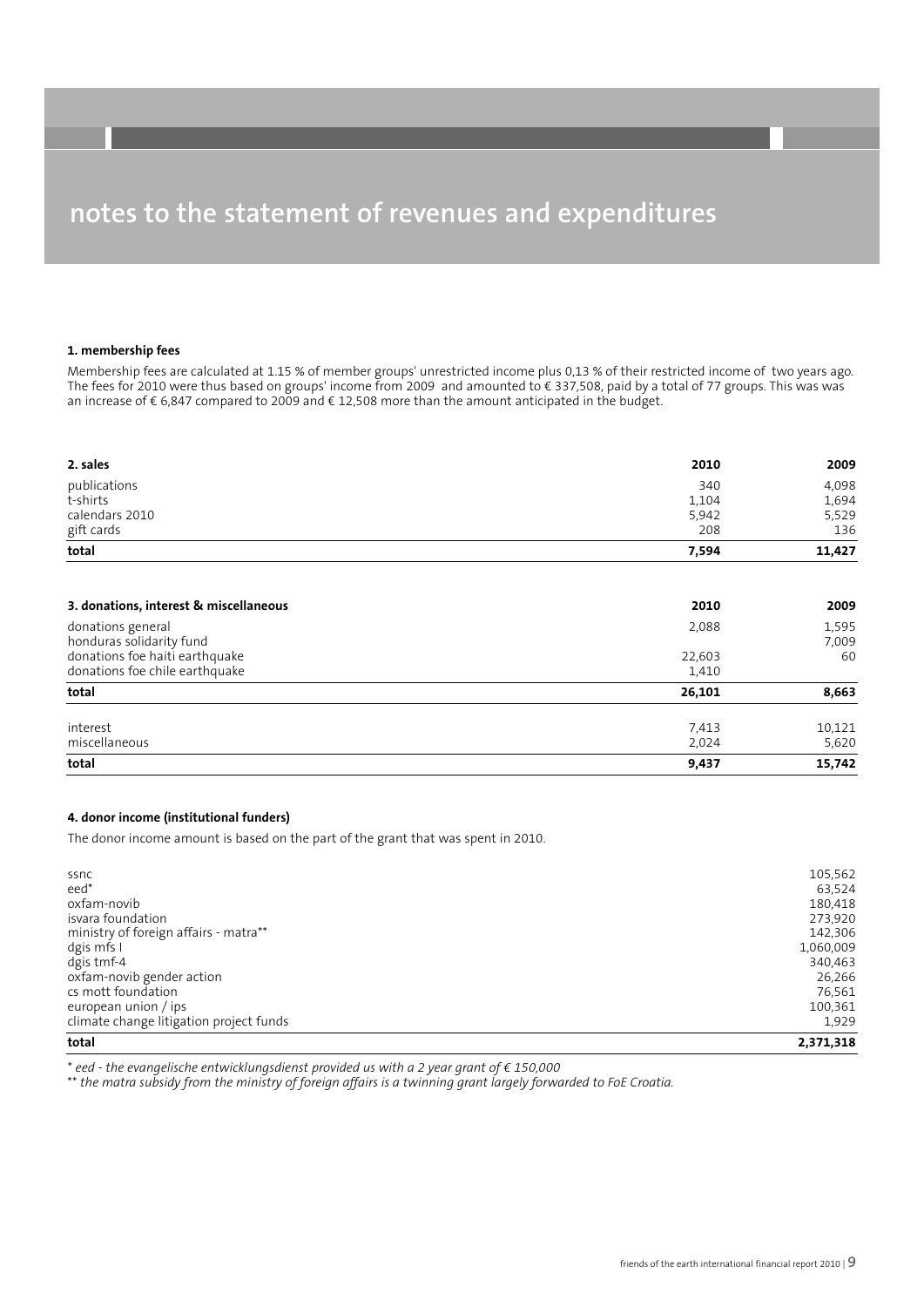#### **5. meetings, international representation & membership support fund**

| programs:                                         | campaigns: |
|---------------------------------------------------|------------|
| climate justice & energy program (cje)            | agrofuels  |
|                                                   |            |
| economic justice & resisting neoliberalism (ejrn) | corporates |
| food sovereignty program (fs)                     |            |
| forest and biodiversity program (fb)              |            |
| resisting oil, mining & gas program (rmog)        |            |

|                                    | total     | cje     | ejrn    | fs      | fb      | rmog    | agrofuels | corporates | <b>Cross</b><br>program |
|------------------------------------|-----------|---------|---------|---------|---------|---------|-----------|------------|-------------------------|
| bi-annual general meeting          | 106,308   |         |         |         |         |         |           |            | 106,309                 |
| program meetings                   | 111,659   | 26,065  |         |         |         | 34,999  | 19,359    |            | 31,237                  |
| international representation       | 87.147    | 26,063  | 32.757  | 6.801   | 9,524   | 1,631   | 6,683     |            | 3,688                   |
| national campaigning projects      | 551,746   | 111,731 | 82,825  | 34,400  | 119,072 | 13,903  |           | 155,014    | 34,800                  |
| gender work                        | 30,107    |         | 26,266  |         |         |         |           |            | 3,841                   |
| exchanges                          | 58,001    | 5,000   |         | 21,703  | 2,500   | 10.000  | 18,798    |            |                         |
| legal fund                         | 20,000    |         |         |         |         | 15,000  |           | 5.000      |                         |
| program publications               | 43.459    | 21,215  | 12.744  | 9.500   |         |         |           |            |                         |
| international program coordination | 121,699   | 5,625   | 18,750  | 29,500  | 18,750  | 30,000  | 15,000    |            | 4,074                   |
| total                              | 1.130.126 | 195.699 | 173,341 | 101.905 | 149.846 | 105.532 | 59,840    | 160.014    | 183,949                 |

Funding decisions for meetings, national projects, exchanges, gender work, legal fund and international coordination are taken by the ExCom. International representation and Program publication funds are divided over the programs in line with the donor budgets and are further allocated by the international Program Coordinators.

#### **6. solidarity fund**

The solidarity fund was created to respond to emergency needs of our member groups which can not be met by existing budget lines. What we are able to raise in donations will be forwarded to the cause we are supporting. In 2010 two emergency situations occurred to which FoEI responded: the earthquake in Haiti and the earthquake in Chile. Following an appeal to the federation and to the general public on our website, we received donations from various FoE groups and individuals. The funds assisted our member groups in Haiti and Chile to restore their offices and re-assume their work.

| 7. regional activities                  | 2010    | 2009   |
|-----------------------------------------|---------|--------|
| african regional meeting                | 18,000  | 23,000 |
| asian regional meeting                  | 10.936  | 11,000 |
| latin american regional meeting         | 16,000  | 18,500 |
| total                                   | 44,936  | 52,500 |
| capacity building african region        | 45,715  | 1,106  |
| capacity building asian region          | 27,100  | 26,433 |
| capacity building latin american region | 25,000  | 26,102 |
| capacity building young foe europe      | 15,000  |        |
| total                                   | 112,815 | 53,642 |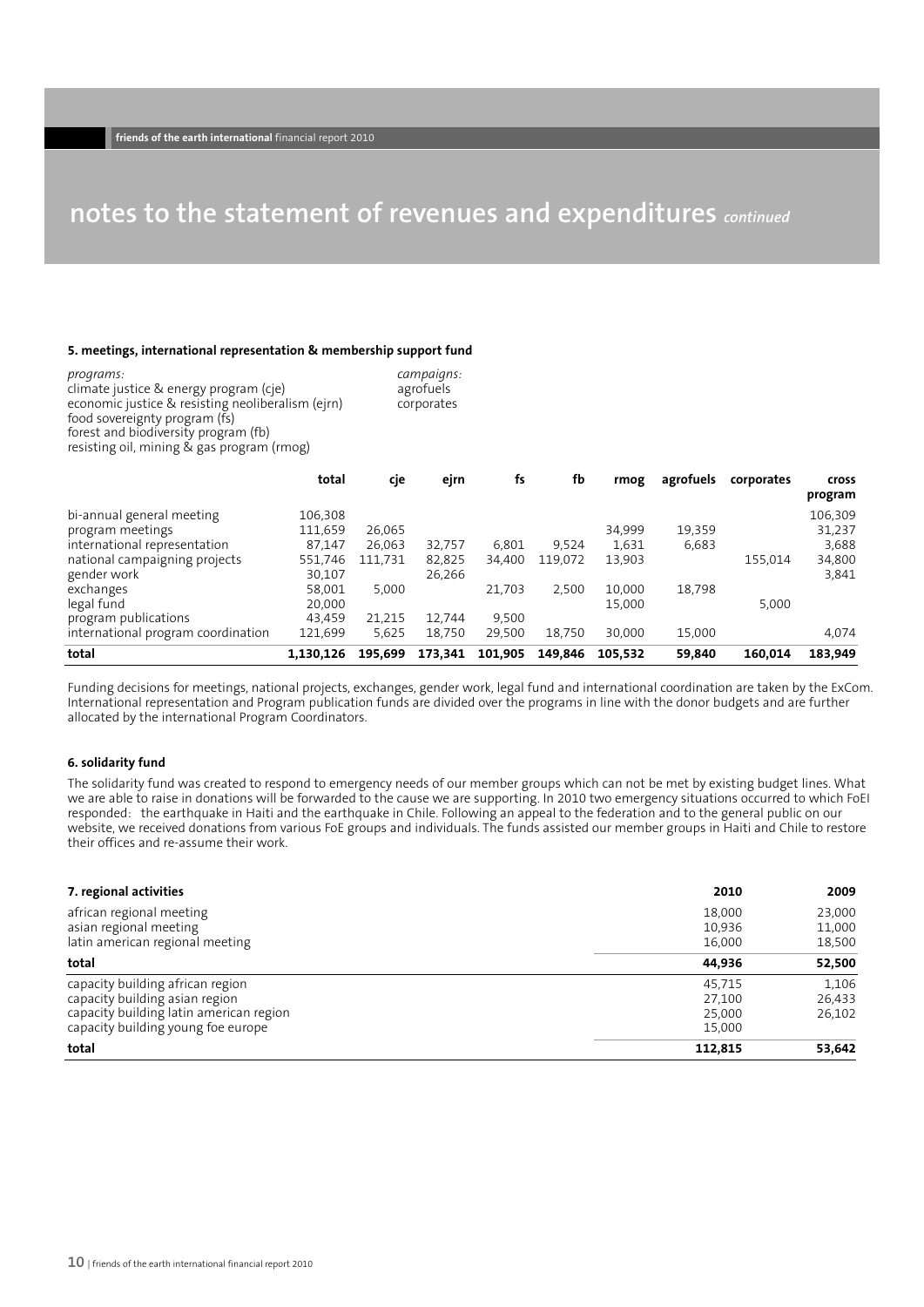| 8. communications                           | 2010    | 2009   |
|---------------------------------------------|---------|--------|
| communications materials                    |         |        |
| communications materials                    | 28,200  | 27,931 |
| other communications projects               | 2,675   | 22,550 |
| mailing costs                               | 2,892   | 1,282  |
| calendar                                    | 7,671   | 8,058  |
| total                                       | 41,438  | 59,822 |
| annual report, merchandise, translations    |         |        |
| t-shirts & merchandise                      | 1,642   | 6,143  |
| annual report                               | 626     | 5,988  |
| translation materials                       | 8,514   | 2,014  |
| translations interlinkages                  | 3,464   | 7,067  |
| total                                       | 14,247  | 21,212 |
| audio visual media, web, radio, testimonies |         |        |
| website                                     | 1,619   | 2,319  |
| spanish website                             | 4,122   | 4,257  |
| audio visual / community testimonies        | 47,262  | 28,356 |
| real world radio                            | 56,500  | 49,500 |
| total                                       | 109,503 | 84,432 |
| translations general                        | 24,745  | 17,703 |

#### **9. chair & executive committee**

At the 2010 bi-annual general meeting (bgm) a new executive committee was elected. Re-elected were the the ExCom members representing FoE groups from Nigeria (chair), Uruguay (vice-chair), Croatia (treasurer), South Africa, USA, Malaysia and England, Wales and Northern Ireland. The departing representatives from Bangladesh and Guatemala were replaced by new members from Sri Lanka and El Salvador. FoE El Salvador will be the host of the 2012 bgm.

Two meetings were held in Amsterdam (March and June). The March meeting was combined with a meeting of the climate justice & energy program and a program coordinators meeting.

Members of the Excecutive Committee are not being paid for their work. The member group delegating the FoEI Chairperson has been compensated for the loss of time due to her/his activities for FoEI.

|                     | 2010   | 2009   |
|---------------------|--------|--------|
| chair costs         | 10,000 | 8,750  |
| chair travel costs  | 4.096  | 1,020  |
| excom meeting costs | 21.732 | 34,772 |
| total               | 35,828 | 44.542 |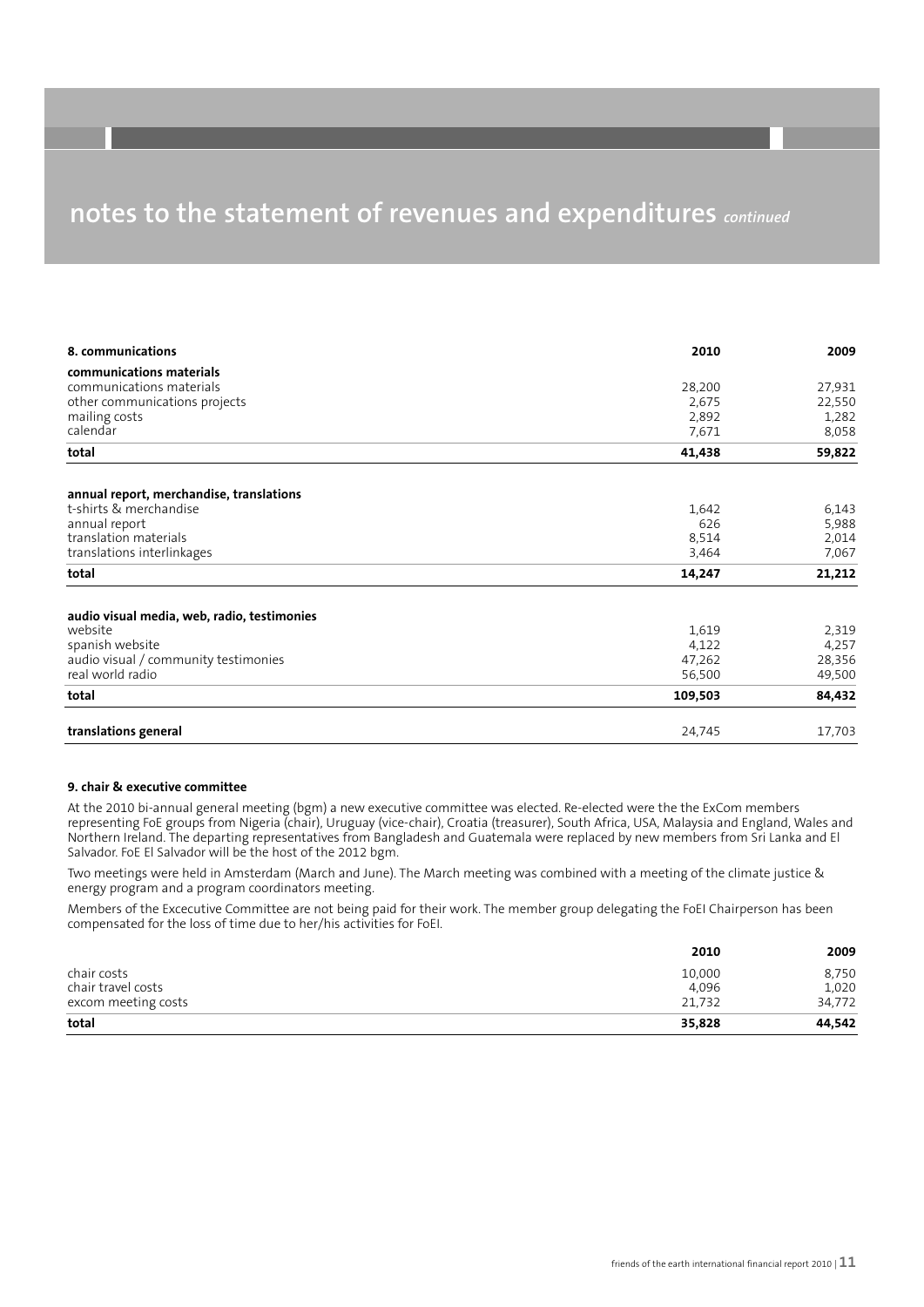#### **10. staff salaries**

At the end of 2010 FoEI had 12 paid staff members. In addition FoEI employs the International Coordinator who is working from the US and does not appear on the payroll.

There have been several staff changes in 2010. A new international programs facilitator started in May and a program-membership assistant was added to the team in September.

Due to budgetary cuts the total full time equivalent for the 12 staff members has been reduced by 1.7 ftu.

|                                                                                                                                                       |                                                                                                                                     | 2010                                                                | 2009                                           |
|-------------------------------------------------------------------------------------------------------------------------------------------------------|-------------------------------------------------------------------------------------------------------------------------------------|---------------------------------------------------------------------|------------------------------------------------|
| international coordinator & fundraiser:                                                                                                               | international coordinator<br>resource mobilisation coordinator                                                                      | 0.8<br>0.8                                                          | 1.0<br>0.8                                     |
| program & membership staff:                                                                                                                           | membership development coordinator<br>international programs facilitator<br>msf-tmf 4 project officer<br>program-membership officer | 1.0<br>1.0<br>0.6<br>0.8                                            | 1.0<br>vacancy<br>0.8                          |
| communications staff & free-lancers:                                                                                                                  | communications officer<br>technical support facilitator<br>media coordinator<br>web coordinator<br>art & culture coordinator        | 0.8<br>0.4<br>0.8<br>0.8                                            | 0.6<br>0.9<br>0.8<br>0.8<br>1.0                |
| support staff:                                                                                                                                        | finance & personnel manager<br>international activities coordinator<br>office manager<br>bookkeeper                                 | 0.8<br>0.8<br>0.4                                                   | 0.8<br>0.8<br>0.8<br>0.4                       |
|                                                                                                                                                       |                                                                                                                                     | ftu $9.8$                                                           | ftu $10.5$                                     |
| specification salary costs                                                                                                                            |                                                                                                                                     | 2010                                                                | 2009                                           |
| gross salaries<br>social security costs<br>pension costs<br>severance payments<br>costs terms & conditions<br>insurance benefits<br>other staff costs |                                                                                                                                     | 434,438<br>65,342<br>40,330<br>30,329<br>3,236<br>$-3,959$<br>6,008 | 427,567<br>67,548<br>42,278<br>4,257<br>11,356 |
| not on payrole:                                                                                                                                       |                                                                                                                                     | 575,724                                                             | 553,006                                        |
| international coordinator + freelancers                                                                                                               |                                                                                                                                     | 87,456                                                              | 92,909                                         |
| total                                                                                                                                                 |                                                                                                                                     | 663,180                                                             | 645,915                                        |
| 11. staff costs non-salaries                                                                                                                          |                                                                                                                                     | 2010                                                                | 2009                                           |
| staff travel (not home-work)<br>volunteer costs<br>training & education<br>recruitment costs                                                          |                                                                                                                                     | 10,151<br>234<br>1,472<br>479                                       | 902<br>1,751<br>5,157<br>6,439                 |

**12,335**

**14,248**

**total**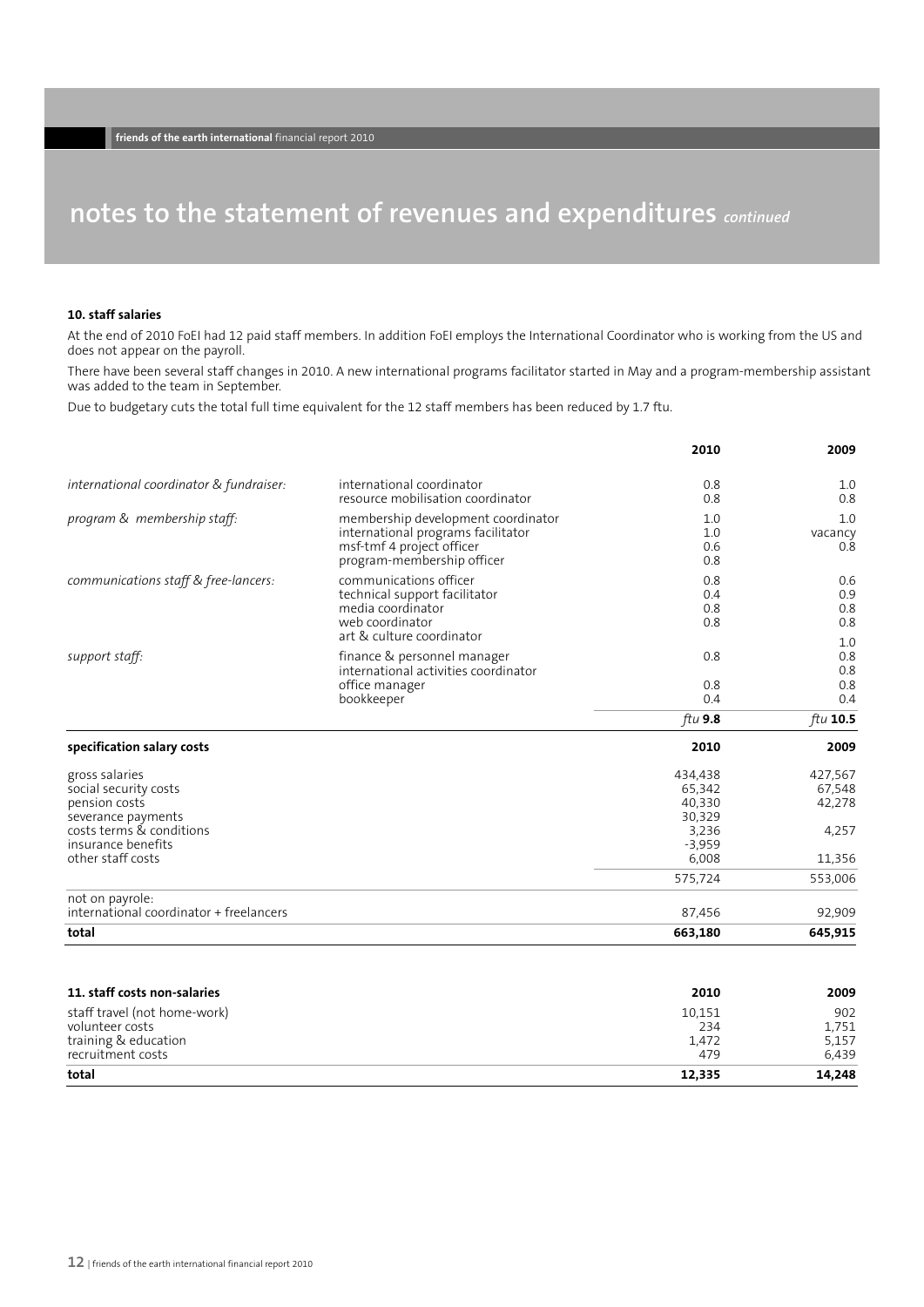| 12. auditor & administrative costs     | 2010      | 2009     |
|----------------------------------------|-----------|----------|
| auditing costs                         | 36,807    | 14,708   |
| administrative costs                   | 5,222     | 10,228   |
| currency differences                   | 3,116     | $-3,048$ |
| total                                  | 45,146    | 21,888   |
|                                        | 2010      |          |
| 13. monitoring and evaluation          |           |          |
| information management system          | 19,706    |          |
| evaluation dgis grant                  | 17,000    |          |
| program development dgis mfs-2         | 5,588     |          |
| total                                  | 42,295    |          |
|                                        |           |          |
| 14. miscellaneous                      | 2010      | 2009     |
| membership fees partos, asoc, oneworld | 2,234     | 1,938    |
| reconciliation bad debts               | 1,023     | 4,143    |
| consultancies                          | 1,039     | 12,566   |
| miscellaneous                          | 104       | 827      |
| total                                  | 4,399     | 19,474   |
| reconciliation bad debts               |           |          |
| dubious debts written off              | 818       |          |
| balance provision bad debts end 2010   | 12,620    |          |
| balance provision bad debts end 2009   | $-12,416$ |          |
| total                                  | 1,023     |          |

### **other information**

#### **Statutory provisions governing profit appropriation**

The vereniging Friends of the Earth International is an association with no purpose of gain. Conform the statutes of association of the Vereniging its Executive Committee is entitled to add a positive result to the reserves or to a provision in support of the organisation's objectives.

#### **Appropriation of result**

By decision of the Executive Committee 23,000 Euro will be added to a provision for increased capacity of the international secretariat in 2011. Another 5,000 Euro will be allocated to a fundraising investment fund. The rest of the surplus will be added to the general reserves.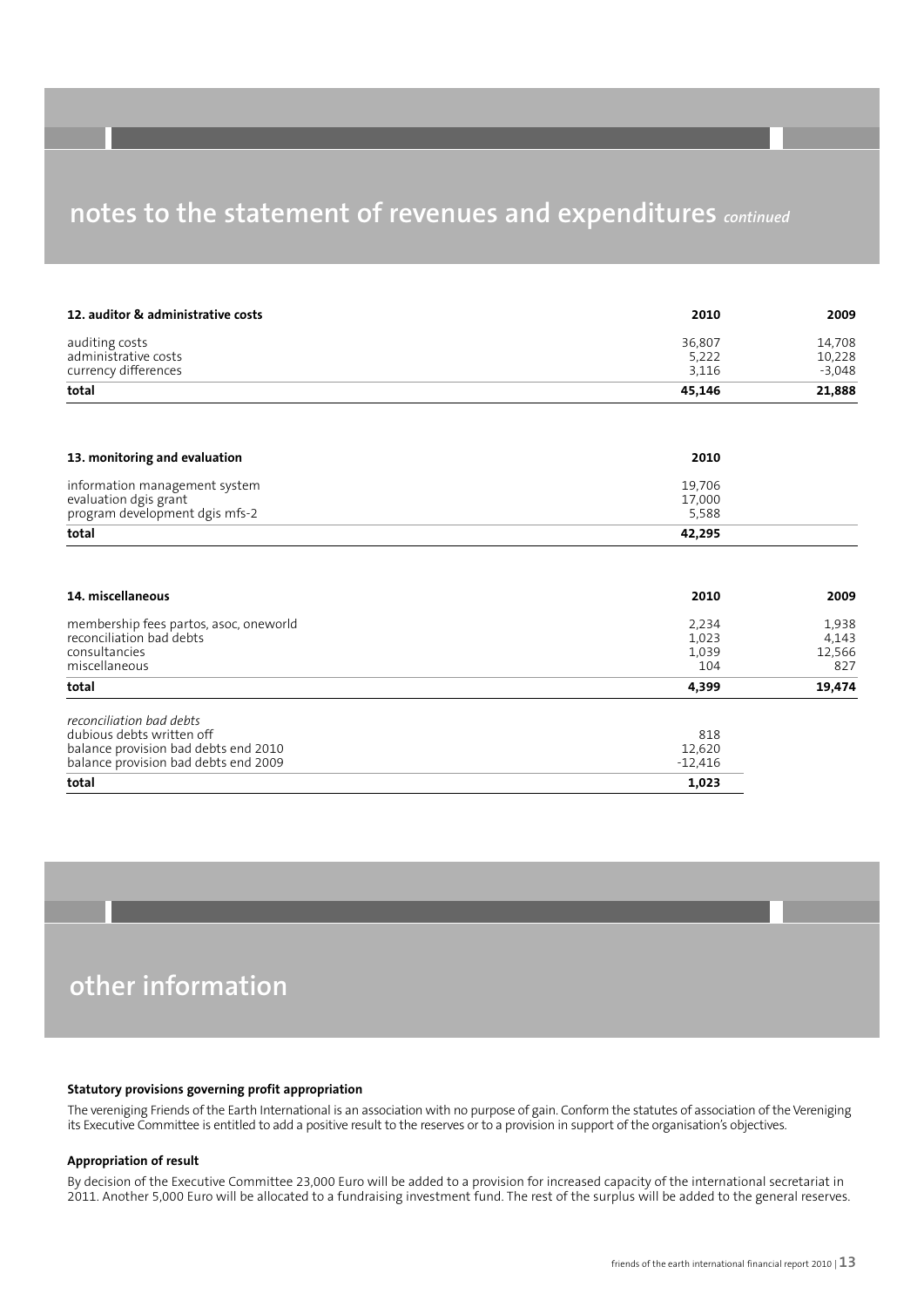### **auditor's report**

# $dubois\sigma$ co

#### **REGISTERACCOUNTANTS**

#### INDEPENDENT AUDITOR'S REPORT

To: the Board of Vereniging Friends of the Earth International, Amsterdam.

We have audited the accompanying financial statements of

Vereniging Friends of the Earth International, Amsterdam, which comprise the balance sheet as at 31 December 2010, the statement of income and expenses for the year then ended and the notes, comprising a summary of the accounting policies and other explanatory information.

#### Board's responsibility

Board is responsible for the preparation and fair presentation of these financial statements and for the preparation of the board report, both in accordance with the Guidelines for annual reporting of the Dutch Accounting Standards Board, especially Guideline 640 'Not-for-profit organizations'. Furthermore board is responsible for such internal control as it determines is necessary to enable the preparation of the financial statements that are free from material misstatement, whether due to fraud or error.

#### Auditor's responsibility

Our responsibility is to express an opinion on these financial statements based on our audit. We conducted our audit in accordance with Dutch law, including the Dutch Standards on Auditing. This requires that we comply with ethical requirements and plan and perform the audit to obtain reasonable assurance about whether the financial statements are free from material misstatement. An audit involves performing procedures to obtain audit evidence about the amounts and disclosures in the financial www.fubricar statements. The procedures selected depend on the auditor's judgment, including the assessment of the risks of material misstatement of the financial statements, whether due to fraud or error.

in making those risk assessments, the auditor considers internal control relevant to the association's preparation and fair presentation of the financial statements in order to design audit procedures that are appropriate in the circumstances, but not for the purpose of expressing an opinion on the effectiveness of the association's internal control. An audit also includes evaluating the appropriateness of accounting policies used and the reasonableness of accounting estimates made by board, as well as evaluating the overall presentation of the financial statements.

We believe that the audit evidence we have obtained is sufficient and appropriate to provide a basis for our audit opinion.

#### Opinion with respect to the financial statements

In our opinion, the financial statements give a true and fair view of the financial position of

Vereniging Friends of the Earth International, Amsterdam, as at December 31, 2010 and of its result for the year then ended in accordance with the Guidelines for annual reporting of the Dutch Accounting Standards Board, especially Guideline 540 "Not-forprofit organizations".

Amsterdam, 19 May 2011

Dubois & Co. Registeraccountants (the C. Views

Signed on original: A.P. Butein and M. Belkadi

Dutski A Co. Ragiotenscoaustants is een maakelhap van proklijkwenectechapper.<br>Op uite opdrachten die een om kentpor worden verstreid zijn onde algemene voorwieselen van keskeening<br>vreervan dit bikistie opgehomen op die web ing. Direct voorwearders. Orazón Nacionalidas s 1015 Av. Americans **Pasthes cross** 1007 BA Amsterdam

Telefoxo o as 131 x3 45 telefax can 654 at ity E-realizefa@dobeis.ed Ref. summer saysudds

Visionimi drs. A.F. Balean M. Kurman C Offenson LLH.G. Spergy MERCHANISE ROOM TELEVISION IN **DC** Reflieds grs. F.A.) M. Broavis. the KWL Entrances IN 18:3000 *LERIDA CREAVISATILATULAISE* 

Inc. 69.8. Galdenn, RC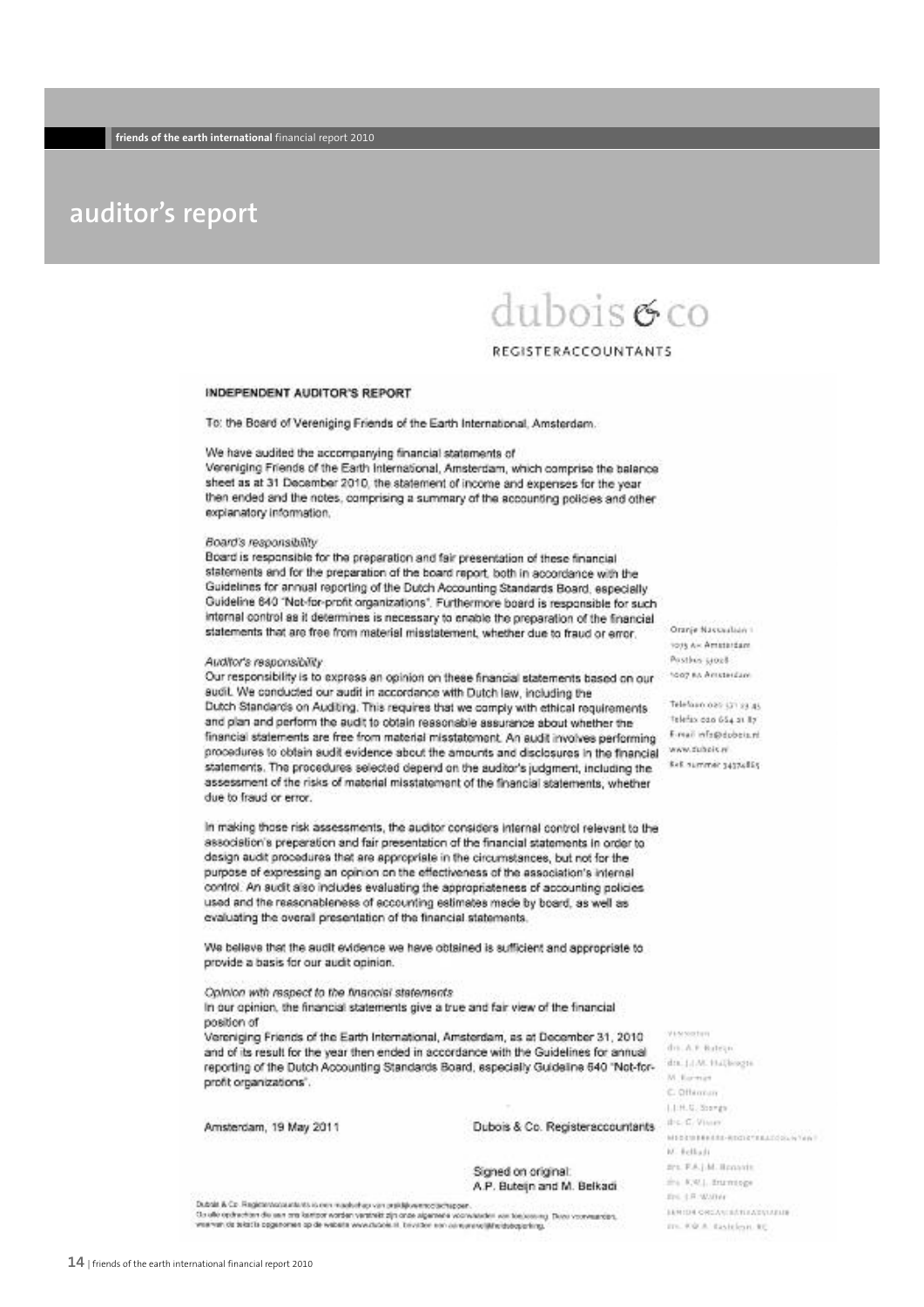# **budget 2010 - expenses & income**

(amounts in euro)

| expenses                                                     | 2010      | 2011      |
|--------------------------------------------------------------|-----------|-----------|
| foei meetings                                                | 220.200   | 101,440   |
| international representation                                 | 70,026    | 34,265    |
| national projects msf                                        | 158,790   | 125,071   |
| national projects allocated                                  | 485,239   | 213,349   |
| gender msf                                                   | 15,000    | 0         |
| exchanges msf                                                | 55,500    | 20,064    |
| legal fund msf                                               | 30,000    | 0         |
| program publications                                         | 43,596    | 30,707    |
| international program coordination                           | 183,107   | 124,022   |
| regional meetings                                            | 45,000    | 45,000    |
| capacity building / membership development                   | 80,000    | 30,974    |
| foei communication materials                                 | 42,050    | 30,614    |
| annual report, leaflets, translations publications           | 14,706    | 14,495    |
| audio-visual, radio, web, testimonies                        | 103,918   | 78,627    |
| translations general                                         | 20,700    | 14,895    |
| chair & executive committee                                  | 32,336    | 23,484    |
| int coordination / resource mobilisation (2 $\times$ 4 days) | 111,145   | 115,642   |
| program/membership staff (3 people, 12 days)                 | 149,845   | 139,966   |
| travel coordination staff                                    | 12,115    | 8,000     |
| communications staff (5 people, 18,5 days)                   | 212,732   | 192,528   |
| support staff (4 people, 13 days)                            | 139,500   | 148,289   |
| staff costs - non-salaries                                   | 13,183    | 4,411     |
| rent, maintenance, inventory                                 | 60,800    | 59,550    |
| computer systems maintenance                                 | 13,000    | 12,000    |
| communications infrastructure                                | 13,200    | 12,200    |
| supplies                                                     | 8,000     | 8,000     |
| auditing & administrative costs                              | 25,485    | 28,067    |
| miscellaneous                                                | 13,000    | 18,552    |
| passed on to partners in jointly funded projects             | 441,224   | 291,224   |
| total expenses                                               | 2,813,397 | 1,925,436 |

| income                              | 2010        | 2011      |
|-------------------------------------|-------------|-----------|
| grants*                             | 2,465,897   | 1,563,000 |
| <b>DGIS MFS-I</b>                   | 974,000     |           |
| <b>DGIS-MFS-II</b>                  |             | 580,504   |
| Isvara Foundation                   | 412,500     | 416,000   |
| <b>DGIS TMF-4</b>                   | 348,890     |           |
| CS Mott Foundation                  | 70,258      | 70,258    |
| $EU - IPS$                          | 94,261      |           |
| Novib                               | 189,750     | 125,000   |
| <b>SSNC</b>                         | 98,502      | 98,502    |
| Ministry of Foreign Affairs - Matra | 197,736     | 197,736   |
| EED                                 | 75,000      | 75,000    |
| Contributions FoE member groups     | 5,000       |           |
| membership fees                     | 325,000     | 325,000   |
| extra fees FoE US                   |             | 15,000    |
| sales                               | 9,000       | 9,000     |
| interest                            | 12,500      | 12,500    |
| donations                           | 1,000       | 1,000     |
| total income                        | 2,813,397   | 1,925,500 |
| balance                             | $\mathbf 0$ | 64        |